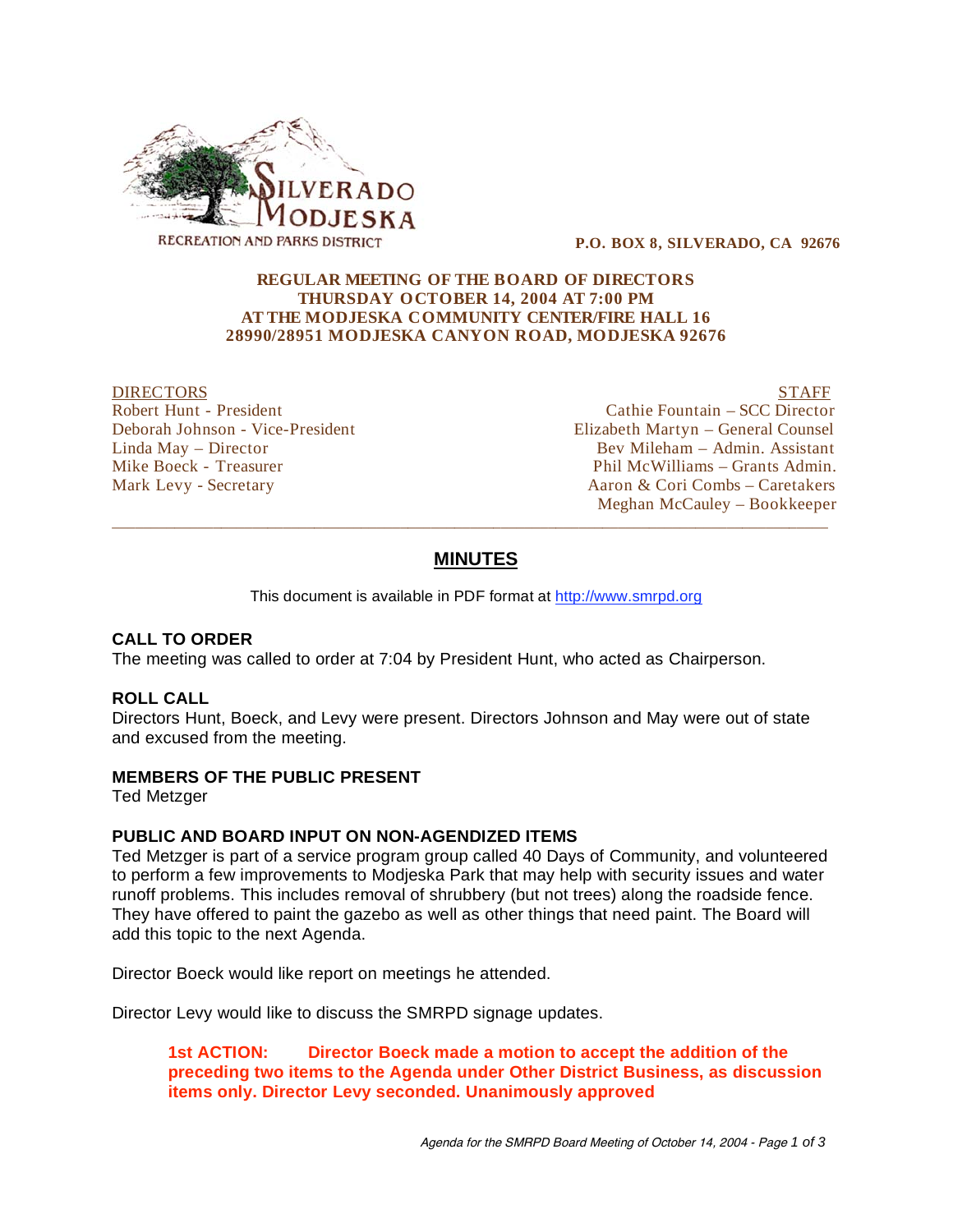#### **CONSENT CALENDAR**

The Safety Committee Minutes were not typed and their approval is carried to the next meeting.

Kris Ferguson has asked to Board to discuss the possibility of serving alcohol at a wedding reception to be held in the Modjeska facilities. This will be put on the next meetings Agenda.

Bev Mileham was asked to send Registration forms from the new Recreation Brochure to city officials.

**2nd ACTION: Director Boeck made a motion to approve the Consent Calendar. Director Levy seconded. Unanimously approved.** 

### **PAYMENT OF DISTRICT BILLS**

Approval of Payment Requests totaling **\$5,798.13**:

**3rd ACTION: Director Boeck made a motion to approve payment of Transmittal #10-04A. Director Levy seconded. Unanimously approved.**

**Transmittal 10-04A for \$150.00 total for Directors' compensation for the Regular Board Meeting of September 23, 2004 to:** 

| <b>Director Boeck</b> | \$50.00 |
|-----------------------|---------|
| Director Johnson      | \$50.00 |
| <b>Director May</b>   | \$50.00 |

**4th ACTION: Director Boeck made a motion to approve payment of Transmittal #10-04B. Director Levy seconded. Unanimously approved.**

#### **Transmittal 10-04B for \$5,648.13 total to:**

| K.J. Snyder             | \$505.00 Inv. #3904 and #3930                               |
|-------------------------|-------------------------------------------------------------|
| <b>Ware Disposal</b>    | \$210.94 Inv. #4A100998 and #4A100999                       |
| <b>SBC</b>              | \$35.94 714-649-2850 and 714-649-2428 (09-10-04)            |
| <b>Phil McWilliams</b>  | \$300.00 Inv. for 8/1/04 to 8/20/04 (GRANTS ADMINISTRATOR)  |
| <b>Meghan McCauley</b>  | \$206.25 Inv. #04-39 (BOOKKEEPER)                           |
| <b>Elizabeth Martyn</b> | \$1,670.00 Inv. 1/25/04-8/24/04 (GENERAL COUNSEL)           |
| Hale & Co.              | \$1,350.00 Inv. Dated 9/30/04, FY 2003-2004 Audit (AUDITOR) |
| <b>Beverly Mileham</b>  | \$1,370.00 Inv. Period: 5/24/04-9/29/04 (ADMIN. ASSISTANT)  |

Note - transmittal #10-04B was listed incorrectly in the October 14 Agenda as #09-04B

## **OTHER DISTRICT BUSINESS**

The Board was given a Draft copy of the Master Plan of Trails for study at a previous meeting.

**5th ACTION: Director Boeck made a motion to approve Resolution 101404-1, to adopt the Draft District Master Plan of Trails. Director Levy seconded. A ROLL CALL VOTE was taken: Director Hunt AYE, Director Boeck AYE, Director Levy AYE.**